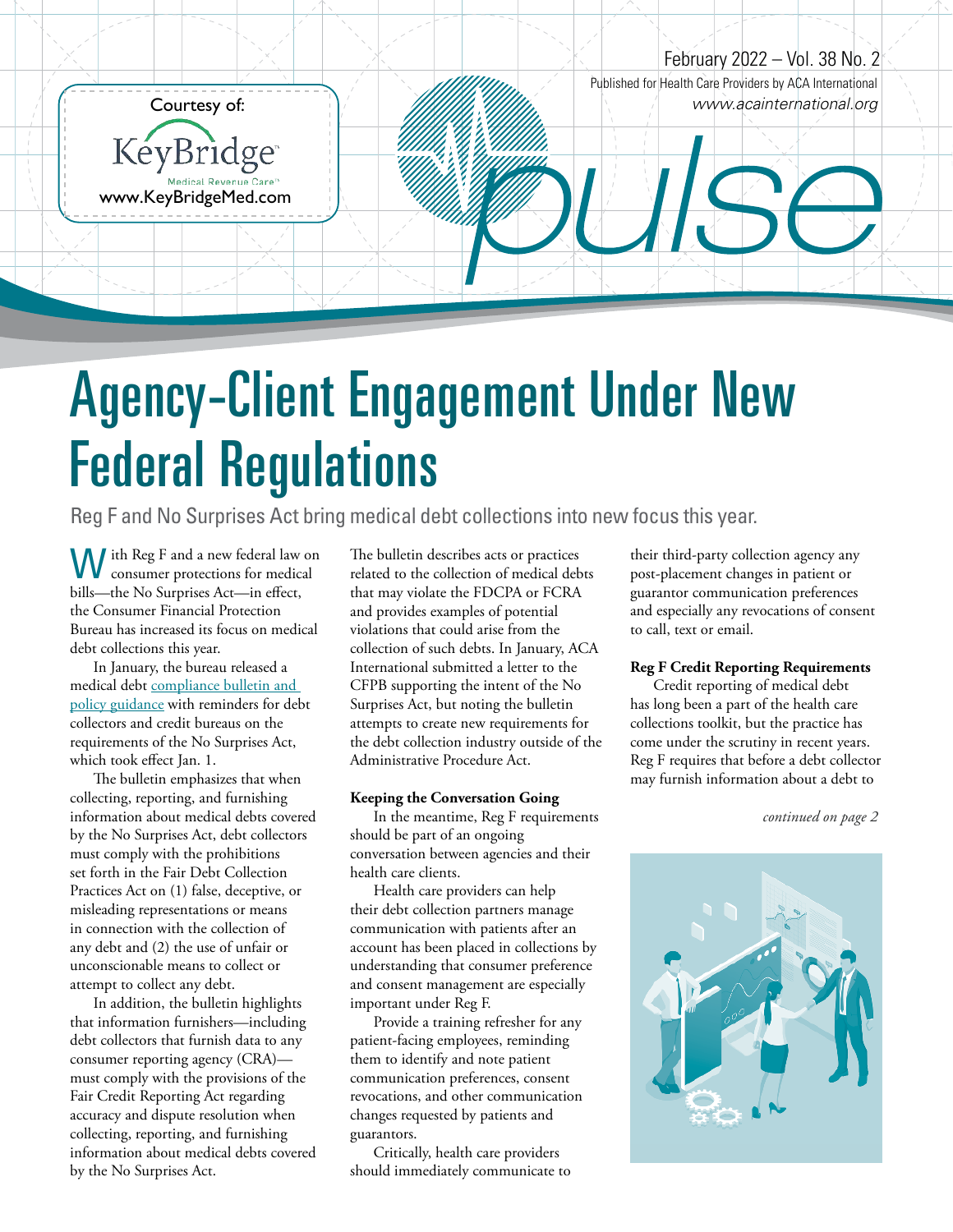#### **Agency-Client Engagement** cont. from page 1

a CRA, it must speak to the consumer about the debt by telephone or in person; *or* place a letter about the debt in the mail (e.g., a validation letter) and wait a "reasonable period of time" to receive a notice of undeliverability before credit reporting.

If the debt collector receives a notice of undeliverability (i.e., a letter returned as undeliverable) within a reasonable period of time—defined in Reg F as at least 14 days—it must not furnish information about the debt to a CRA unless and until it has satisfied the requirement to communicate with the consumer about the debt, either in person or by telephone, email, or a subsequent letter not returned as undeliverable within a reasonable period of time.

This means that third-party collections partners can no longer furnish data about a debt to a CRA unless and until they have communicated with the consumer about the debt.

In addition to the Reg F requirements, third-party collections partners must, as always, comply with the relevant provisions of the FCRA as well as any applicable limitations imposed on data furnishers by the National Consumer Assistance Program provisions set forth by the major CRAs.

#### **Reg F Communications Requirements**

Reg F clarifies certain communications prohibitions that have long applied to debt collectors under the

FDCPA, but additionally provides new regulatory opportunities to improve the patient communication experience even after delinquent accounts are placed with a debt collector.

One new opportunity Reg F creates for debt collectors is the possibility of increased electronic communications with consumers.

In theory, these channels of communication have long been available to debt collectors. But the potential risks of prohibited third-party communications—e.g., from a text message inadvertently directed to a resubscribed wireless number or an email directed to an account that can be accessed by individuals other than the patient have kept many collection agencies from using these communication channels.

Now, however, under Reg F's electronic communications "safe harbor procedures," a debt collector may receive a limited safe harbor if it implements email or texting policies set forth in the rule.

For the most part, the new communications restrictions and opportunities set forth in Reg F speak to the debt collector's operations and do not implicate health care providers. But one of the safe harbor email policies in Reg F relies on email communications that have occurred between the creditor (here, the provider) and the patient.

#### **Itemization Date**

Collection agencies need itemization

information from their health care provider clients under Reg F.

Reg F requires debt collectors to make more detailed disclosures about a consumer's debt than ever before, including itemization information.

The itemization date must be provided to consumers in the first written collection notice. For most creditors, this will be one of four dates specified by the rule: the date of the last statement sent to the consumer; the charge-off date; the date of the last payment on the account; or the transaction or service date.

Health care providers should continue to work with collections partners to ensure that policies and procedures—as well as the data and records provided when placing accounts—enable the debt collector to identify a permissible itemization date.

By communicating with your debt collections partners about these requirements, health care providers can ensure that you're providing them with the right data and account-level information to facilitate collections and you can help ensure that your recoveries match your goals.

*ACA members can read more about the CFPB bulletin and compliance considerations here and visit the Reg F Resource Center for more compliance information.*

### Most Americans Facing Medical Debt Owe Over \$2,000

Annual survey reveals Americans are choosing to delay health care services and financial commitments due to medical debt.

A new survey from Discover Personal<br>Loans revealed most consumers Loans revealed most consumers face medical debt of more than \$2,000, impacting their financial ability to access medical care and pay for other necessary expenses.

Additionally, the survey found 58% of Americans took steps to address an unexpected expense since the beginning of the COVID-19 pandemic. Regarding medical expenses specifically, over 40% said they don't feel prepared to handle these surprise costs, according to the survey.

The survey was commissioned by Discover and conducted by Dynata between Sept. 23 and Sept. 27, 2021, and consisted of 1,515 U.S. residents aged 18 and up.

Americans with medical debt were found to be more anxious about the cost of medical services than the state of their health, according to the survey. Of the total respondents, 63% reported they were anxious about paying their medical

debt, while 37% stated they worry about getting healthy.

"People should be more focused on getting and staying well, rather than feeling held back by medical bills," said Matt Lattman, vice president of personal loans at Discover.

In addition to the reported anxiety, 80% of people with medical debt reported delaying their medical care due to cost. Within that group, 44% of Americans with medical debt put off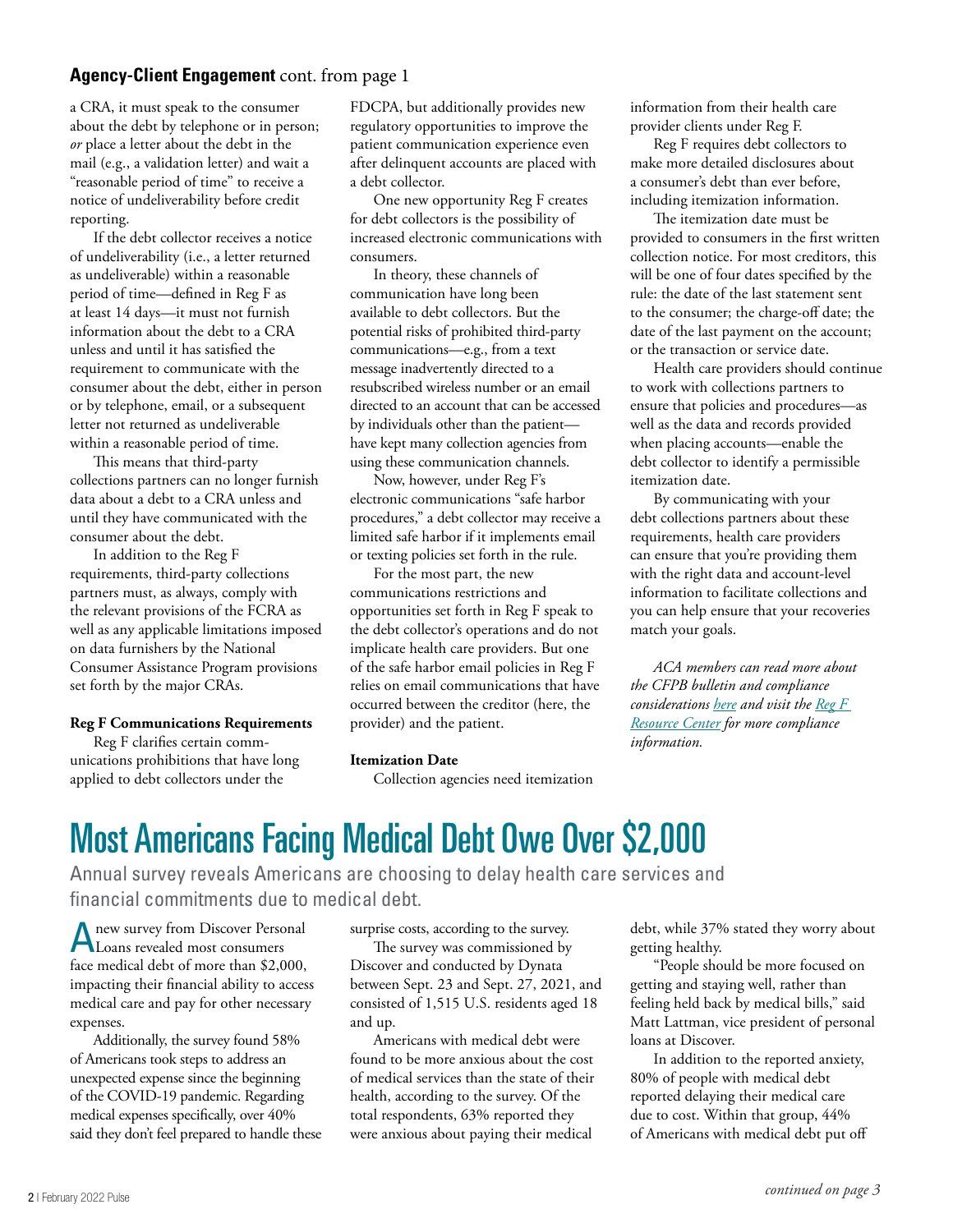#### **Medical Debt** cont. from page 2

routine care, 39% avoided purchasing medicine, 38% put off receiving preventative testing, 33% put off being seen for an illness, and 27% put off surgery.

Additionally, medical debt has caused Americans to delay financial commitments. The survey revealed that 37% of Americans with medical debt stopped paying their bills, 32% skipped saving for retirement, 28% skipped adding to their emergency savings, and 20% stopped saving for their child's college—all in order to prioritize medical debt payments.

"For many, unplanned costs during the past year created roadblocks in financial journeys, especially for people who were already feeling the strain from other areas of debt and expenses," Lattman said.

The survey found that 41% of people with medical debt reported using their credit cards instead of using their health insurance to pay for care. Additionally, 27% paid for their care by leveraging a payment plan through the hospital, 22% used personal loans to cover the cost of care, and 38% used their health insurance to cover the cost of care.

The COVID-19 pandemic caused 58% of Americans to address an unexpected expense such as auto or home repairs. Of those, 32% had to cover emergency medical expenses. According to the survey, 53% of Americans with existing medical expenses stated the pandemic caused them to take on new medical debt.

Overall, with the rise of the omicron variant and the continuation of the COVID-19 pandemic, Americans are having to choose their financial commitments to medical debt over seeking necessary medical care.

"If people do find themselves in one of these situations, the important thing to know is that there are options available, like personal loans, to help bridge gaps in savings while simplifying multiple payments with a fixed payment amount," Lattman said.

*Read the full report here:* https://bit. ly/33sYsJH



## NEWS & **NOTES**

#### **Patients Turn to DIY Health Care**

In the wake of pandemic-related difficulties in scheduling medical appointments, patients are increasingly turning to do-it-yourself care to monitor their health, according to *Becker's Hospital Review.*

- One nurse practitioner based in New Hampshire noted her patient waiting list had more than 100 people, and encouraged her patients to monitor their blood pressure and electrocardiograms if health risks are pressing.
- While some physicians support patients taking responsibility for their own health in light of recent difficulties, others advise against relying solely on self-monitoring and caution the reliability and accuracy of certain devices.

#### **Insurers to Cover Home COVID-19 Tests**

A news release from the U.S. Department of Health & Human Services revealed private insurers and group health plans must cover the cost of up to eight at-home COVID-19 tests per person, per month. This requirement is part of ongoing efforts from the Biden administration to combat the spread of COVID-19, and aims to incentivize insurers to cover costs up front and ensure individuals do not need an order from their health care provider to access free tests.

Under the new guidance, there is no limit on how many tests an insurer must cover if the test is administered by a provider following a clinical assessment.

#### **We Want to Hear From You**

For more health care collections news, visit ACA's Health Care Collections page at https://www.acainternational.org/pulsenewsletters-archive/